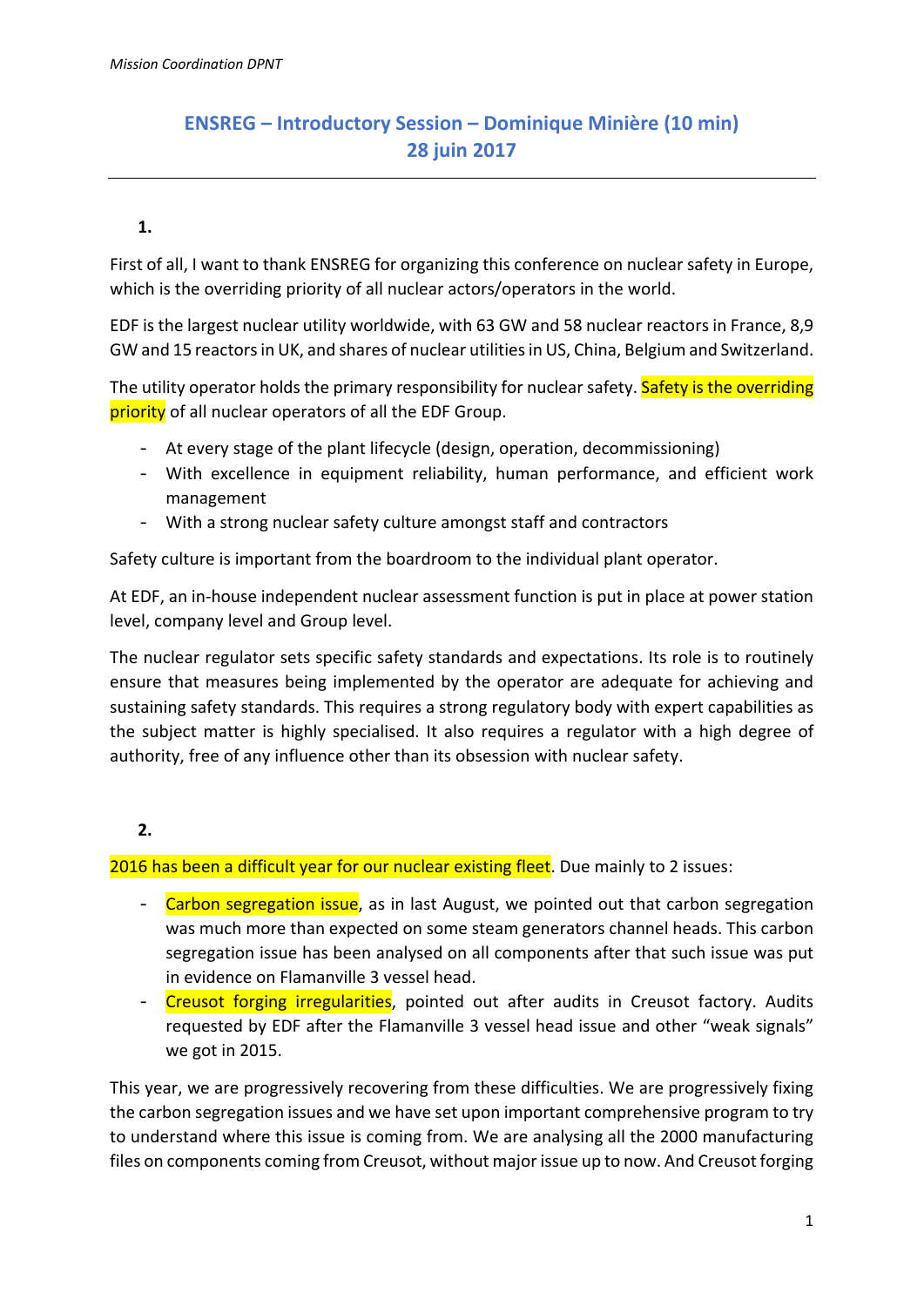is progressively setting up and implementing a strong new quality organization, including training and equipment investments, enabling a strong quality improvement.

This difficult year should convince us even more that, whatever the impacts, whatever the troubles on our fleet, whatever the criticism we receive, we have to go in depth on the issue. Because it is our responsibility as an operator to know and to assessthe consequences of what we are pointing out. "Safety is the overriding priority" is a good message, but it is mainly when driving such difficulties that such message is meaningful.

**3.**

In the meantime, such difficulties should not hide that in 2016 EDF nuclear fleet results were solid and demonstrated that our basics are robust.

We set new safety records in 2016 with the lowest number of automatic trips and the lowest forced lost rate ever achieved.

These safety results are remarkable especially as we proceed these last 10 years to a huge competencies renewal. Despite numerous recruitments these last years, EDF safety results have been remaining solid and have been improving. So that I can tell you today that the integration of the new generation is a success. It proves how important is our focus on human resources management, on training and competences development. We managed to transfer nuclear culture to all our new employees.

## **4.**

In the upcoming years, EDF has to manage several major industrial programs:

- Major renovation works: Extend operating lifetime of the existing nuclear fleet and manage the investment programme, with an annual generation target of 420 TWh. A specific session is dedicated to long term operation later on, leading by Etienne Dutheil.
- Decommissioning and Waste: Develop and validate on the international scale an effective industrial decommissioning and radioactive waste management sector. As a responsible nuclear operator, we want to demonstrate our full control along the entire life cycle, by efficiently managing decommissioning projects and waste generated by our power plants in operating or dismantlement phase. Proving our competencies in nuclear reactor decommissioning and in waste management is a key point of EDF strategy in the nuclear industry.
- New nuclear: We are carrying out general tests of our new reactor, Flamanville 3, with the objective of a commissioning at the end of 2018. At the same time, we are taking part of the general tests of Taishan, which are at the last step before fuel loading, and we go on preparing Hinkley Point C project in UK. We collect and integrate all the experience we have gained to prepare the future generation of reactors.